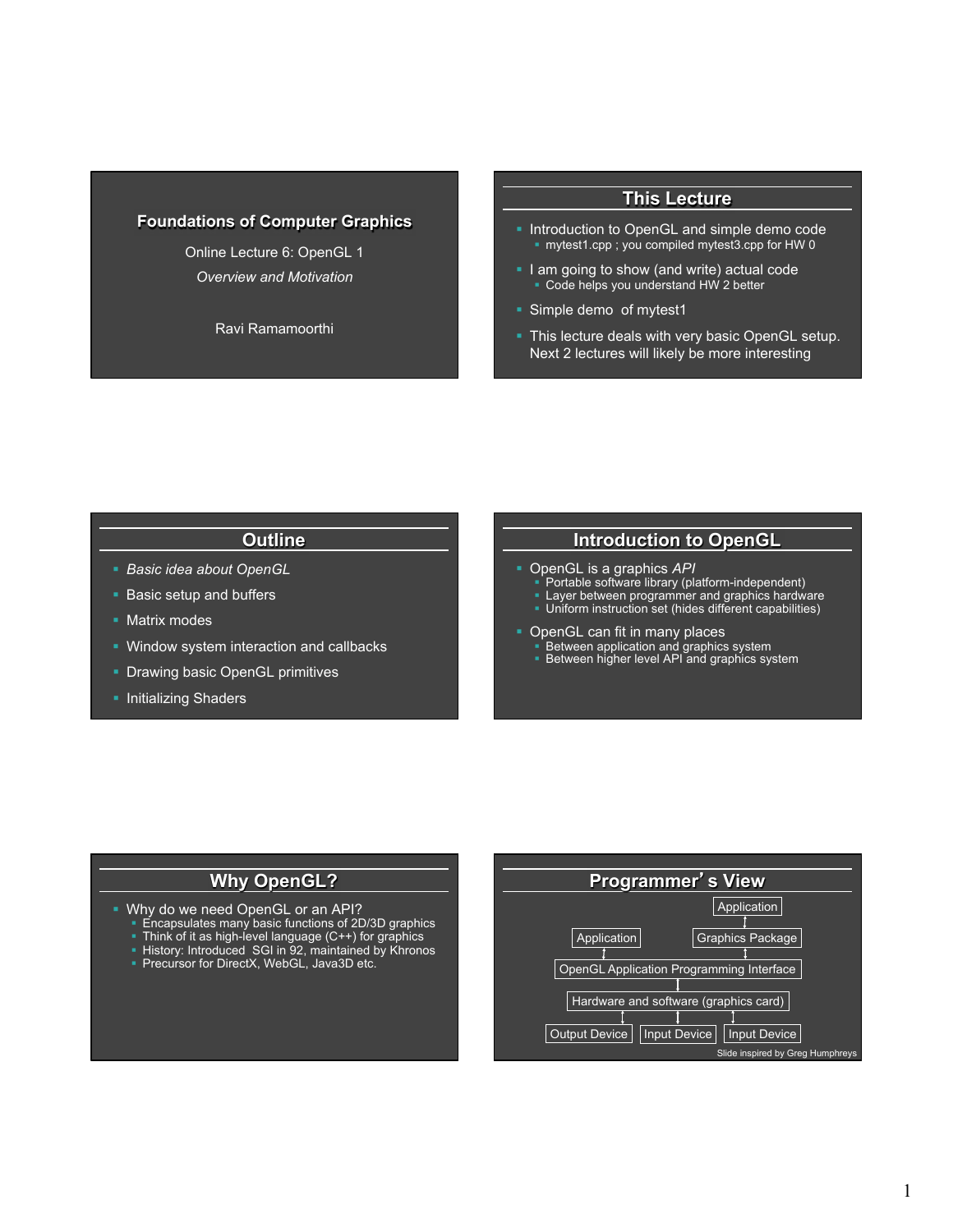

## **GPUs and Programmability**

- § Since 2003, can write vertex/pixel shaders
- Fixed function pipeline special type of shader
- Like writing C programs (see GLSL book)
- § Performance >> CPU (even used for non-graphics)
- § Operate *in parallel* on all vertices or fragments

## **Outline**

- **Basic idea about OpenGL**
- **Basic setup and buffers**
- Matrix modes
- § Window system interaction and callbacks
- **Drawing basic OpenGL primitives**
- Initializing Shaders

## **Foundations of Computer Graphics**

Online Lecture 6: OpenGL 1 *Basic Setup and Buffers, Matrix Modes* 

Ravi Ramamoorthi

## **Outline**

- **Basic idea about OpenGL**
- § *Basic setup and buffers*
- § Matrix modes
- Window system interaction and callbacks
- Drawing basic OpenGL primitives
- **Initializing Shaders**

## **Buffers and Window Interactions**

- Buffers: Color (front, back, left, right), depth (z), accumulation, stencil. When you draw, you write to some buffer (most simply, front and depth)
- Buffers also used for vertices etc. Buffer data and buffer arrays (will see in creating objects)
- No window system interactions (for portability) **But can use GLUT (or Motif, GLX, Tcl/Tk)** 
	- Callbacks to implement mouse, keyboard interaction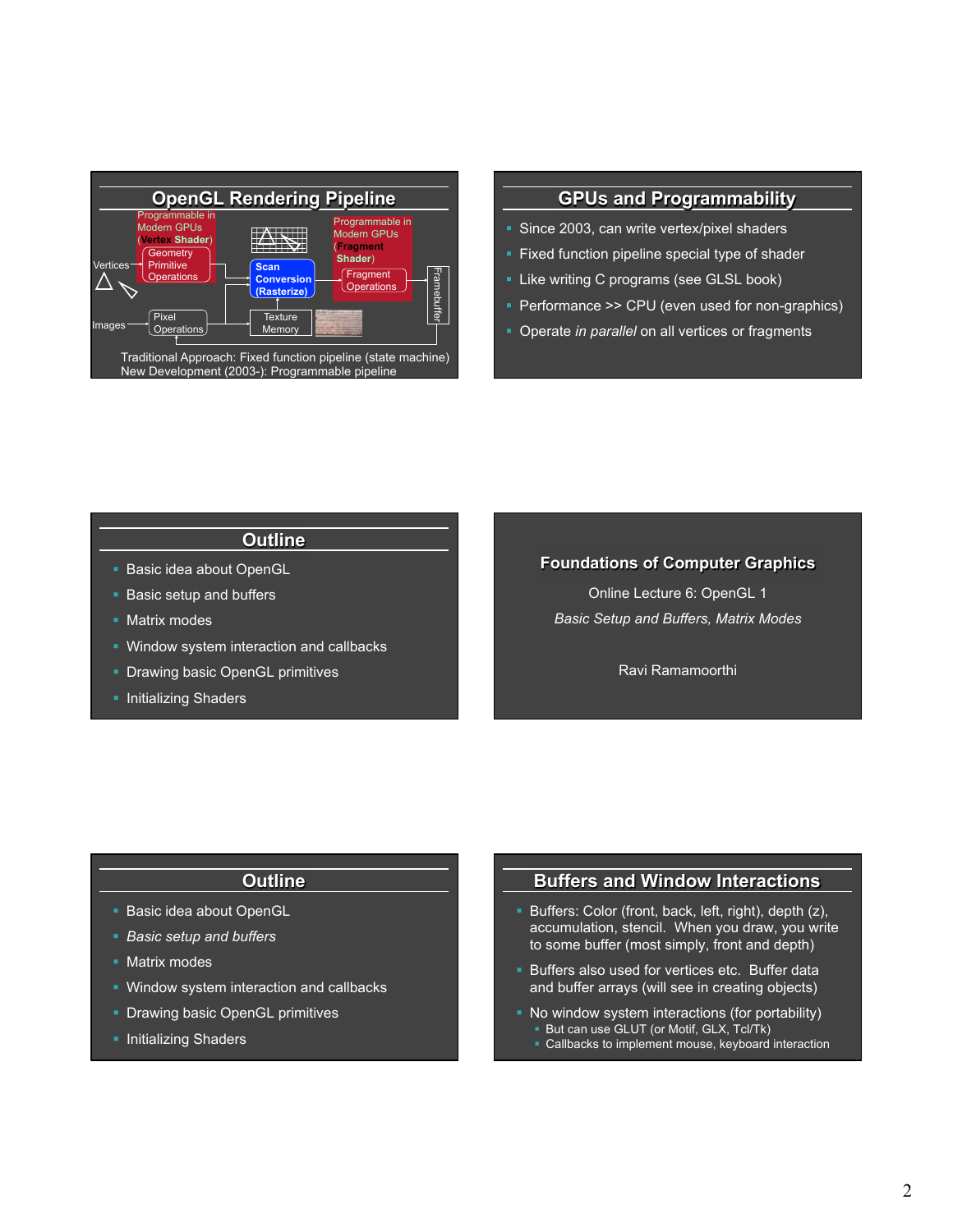#### **Basic setup (can copy; slight OS diffs)**

#### **int main(int argc, char\*\* argv) {**

- 
- 
- 
- 
- 
- 
- dultInit(sarge, argv);<br>
// Requests the type of buffers (Single, RGB).<br>
// Think about what buffers you would need...<br>
glutInitDisplayMode (GLUT\_SINGLE | GLUT\_RGB);<br>
// Need to add GLUT\_3\_2\_CORE\_PROFILE for Apple/Mac OS<br>
g
	-

 **// Now, we define callbacks and functions for various tasks.** 

#### **Basic setup (can copy; slight OS diffs)**

- **int main(int argc, char\*\* argv)**
- **// Now, we define callbacks and functions for various tasks. glutDisplayFunc(display); glutReshapeFunc(reshape) ;**  glutKeyboardFunc(keyboard);<br>glutMouseFunc(mouse);<br>glutMotionFunc(mousedrag);<br>dlutMainLoop(); // Start the main code<br>deleteBuffers(); //Termination. Delete buffers generated in init()<br>return 0; /\* ANSI C requires main to re
- - **}**

## **Outline**

- **Basic idea about OpenGL**
- Basic setup and buffers
- § *Matrix modes*

**}** 

- § Window system interaction and callbacks
- **Drawing basic OpenGL primitives**
- Initializing Shaders

## **Viewing in OpenGL**

- § *Inspired by old OpenGL. Now, only best practice, not requirement*  § *You could do your own thing, but this is still the best way to develop viewing*
- § Viewing consists of two parts § Object positioning: *model view* transformation matrix § View projection: *projection* transformation matrix
- § Old OpenGL (no longer supported/taught in 167x), two matrix stacks § GL\_MODELVIEW\_MATRIX, GL\_PROJECTION\_MATRIX SE\_MODEL TIL TILM TITLER, OF\_TITLER<br>Can push and pop matrices onto stacks
- New OpenGL: Use C++ STL templates to make stacks as needed<br>
 e.g. stack <mat4> modelview ; modelview.push(mat4(1.0)) ;<br>
 GLM libraries replace many deprecated commands. Include mat4

- § Convention: camera always at the origin, pointing in the –*z* direction
- § Transformations move objects relative to the camera
- § In old OpenGL, *Matrices are column-major and right-multiply top of stack*. (Last transform in code is first actually applied). In new GLM, similarly (read the assignment notes and documentation).

## **Viewing in OpenGL Basic initialization code for viewing vertically assumed by Basic initialization code for viewing**

**#include <GL/glut.h> //also <GL/glew.h>; <GLUT/glut.h> for Mac OS #include <stdlib.h> //also stdio.h, assert.h, glm, others** 

**int mouseoldx, mouseoldy ; // For mouse motion GLfloat eyeloc = 2.0 ; // Where to look from; initially 0 -2, 2 glm::mat4 projection, modelview; // The mvp matrices themselves** 

- 
- 
- 
- void init (void) {<br>
/\* select clearing color \*/<br>
glClearColor (0.0, 0.0, 0.0, 0.0);<br>
/\* initialize viewing values \*/<br>
projection = glm::mat4(1.0f); // The identity matrix<br>
// Think about this. Why is the up vector not norm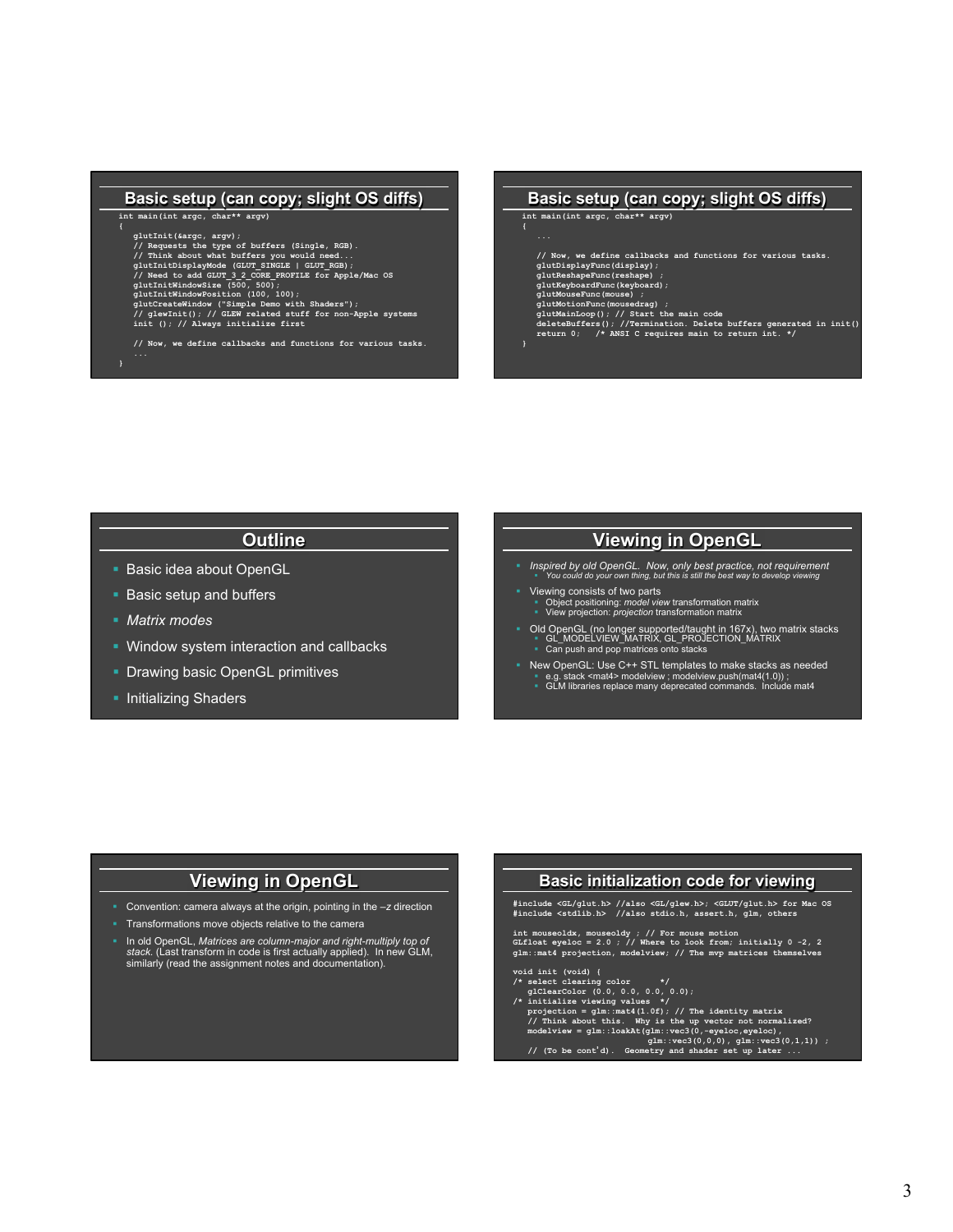## **Foundations of Computer Graphics**

Online Lecture 6: OpenGL 1 *Window System Interaction and Callbacks*  Ravi Ramamoorthi

## **Outline**

- **Basic idea about OpenGL**
- **Basic setup and buffers**
- § Matrix modes
- § *Window system interaction and callbacks*
- **Drawing basic OpenGL primitives**
- Initializing Shaders

## **Window System Interaction**

- § Not part of OpenGL § Toolkits (GLUT) available (also freeglut)
- Callback functions for events (similar to X, Java,)
	- § Keyboard, Mouse, etc.
	- § Open, initialize, resize window

#### • Our main func included

- **glutDisplayFunc(display); glutReshapeFunc(reshape) ; glutKeyboardFunc(keyboard); glutMouseFunc(mouse) ; glutMotionFunc(mousedrag) ;** 
	-

## **Basic window interaction code**

**/\* Defines what to do when various keys are pressed \*/ void keyboard (unsigned char key, int x, int y) { switch (key) { case 27: // Escape to quit exit(0) ; break ; default: break ; } }** 

## **Basic window interaction code**

**/\* Reshapes the window appropriately \*/ void reshape(int w, int h)** 

**}** 

glViewport (0, 0, (GLsizei) w, (GLsizei) h);<br>
// Note that the field of view takes in a radian angle<br>
projection = glm::perspective (30.0f / 180.0f \* glm:pi<float>(),<br>
(GLfloat)w / (GLfloat)h, 1.0f, 10.0f);<br>
glUniformMatri

# **Mouse motion (demo)** void mouse (int button, int is atte, int x, int y) {<br>if (button == GLUT\_LET\_BUTTON) {<br>if (state == GLUT\_UP) (// Do Nothing ;}<br>else if (state == GLUT\_UP) (// Do Nothing ;}<br>else if (state == GLUT\_DONN) {<br>mouseoldx = x ; mou

- 
- 
- 

**}** 

- 
- 
- )<br>
else if (button == GLUT\_RIGHT\_BUTTON && state == GLUT\_DOWN)<br>
{// Reset gluLookAt<br>
eyeloc = 2.0;<br>
modelview = glm::lookAt(glm::vec3(0, -eyeloc, eyeloc),<br>
modelview = glm::lookAt(glm::vec3(0, -eyeloc, eyeloc),<br>
dlm::vec3(
	-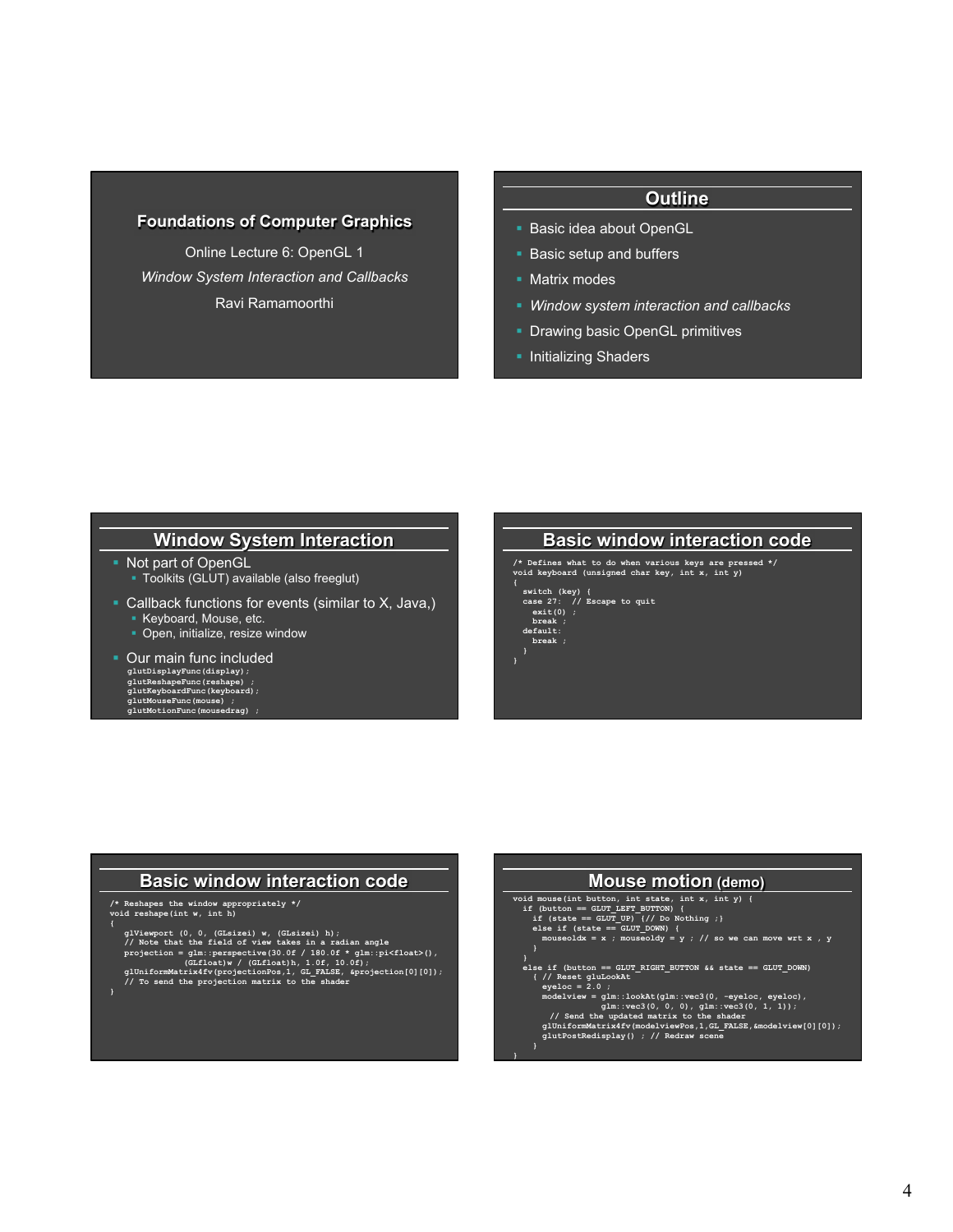## **Mouse drag (demo)**

**void mousedrag(int x, int y) { int yloc = y - mouseoldy ; // We will use the y coord to zoom in/out eyeloc += 0.005\*yloc ; // Where do we look from if (eyeloc < 0) eyeloc = 0.0 ; mouseoldy = y ; /\* Set the eye location \*/**  modelview = glm::lookAt(glm::vec3(0, -eyeloc, eyeloc),<br>glm::vec3(0, 0, 0), glm::vec3(0, 1, 1));<br>// Send the updated matrix over to the shader<br>glUniformMatrix4fv(modelviewPos,1,GL\_FALSE,&modelview[0][0]);

## **Foundations of Computer Graphics**

Online Lecture 6: OpenGL 1 *Drawing Basic OpenGL Primitives* 

Ravi Ramamoorthi

## **Outline**

- **Basic idea about OpenGL**
- Basic setup and buffers

 **glutPostRedisplay() ; }** 

- § Matrix modes
- § Window system interaction and callbacks
- § *Drawing basic OpenGL primitives*
- Initializing Shaders

**New OpenGL Primitives (fewer)**   $\ddot{\phantom{0}}$ . Points Lines (also strips, loops) Polygon Triangle Quad Quad Strip W Triangle Strip **Triangle Fan** 

## **Geometry**

- § Points (GL\_POINTS) Stored in Homogeneous coordinates
- § Line segments (GL\_LINES) § Also (GL\_LINE\_STRIP, GL\_LINE\_LOOP)
- § Triangles (GL\_TRIANGLES) § Also strips, fans (GL\_TRIANGLE\_STRIP, GL\_TRIANGLE\_FAN)
- § More complex primitives (GLUT): Sphere, teapot, cube,… § Must now be converted into triangles (which is what skeleton does)

## **Old OpenGL: Drawing**

- § Enclose vertices between glBegin() … glEnd() pair ■ Can include normal C code and attributes like the colors
- § Inside are commands like glVertex3f, glColor3f
- § Attributes must be set *before* the vertex
- § Assembly line (pass vertices, transform, shade) • These are vertex, fragment shaders on current GPUs
	- § *Immediate Mode*: Sent to server and drawn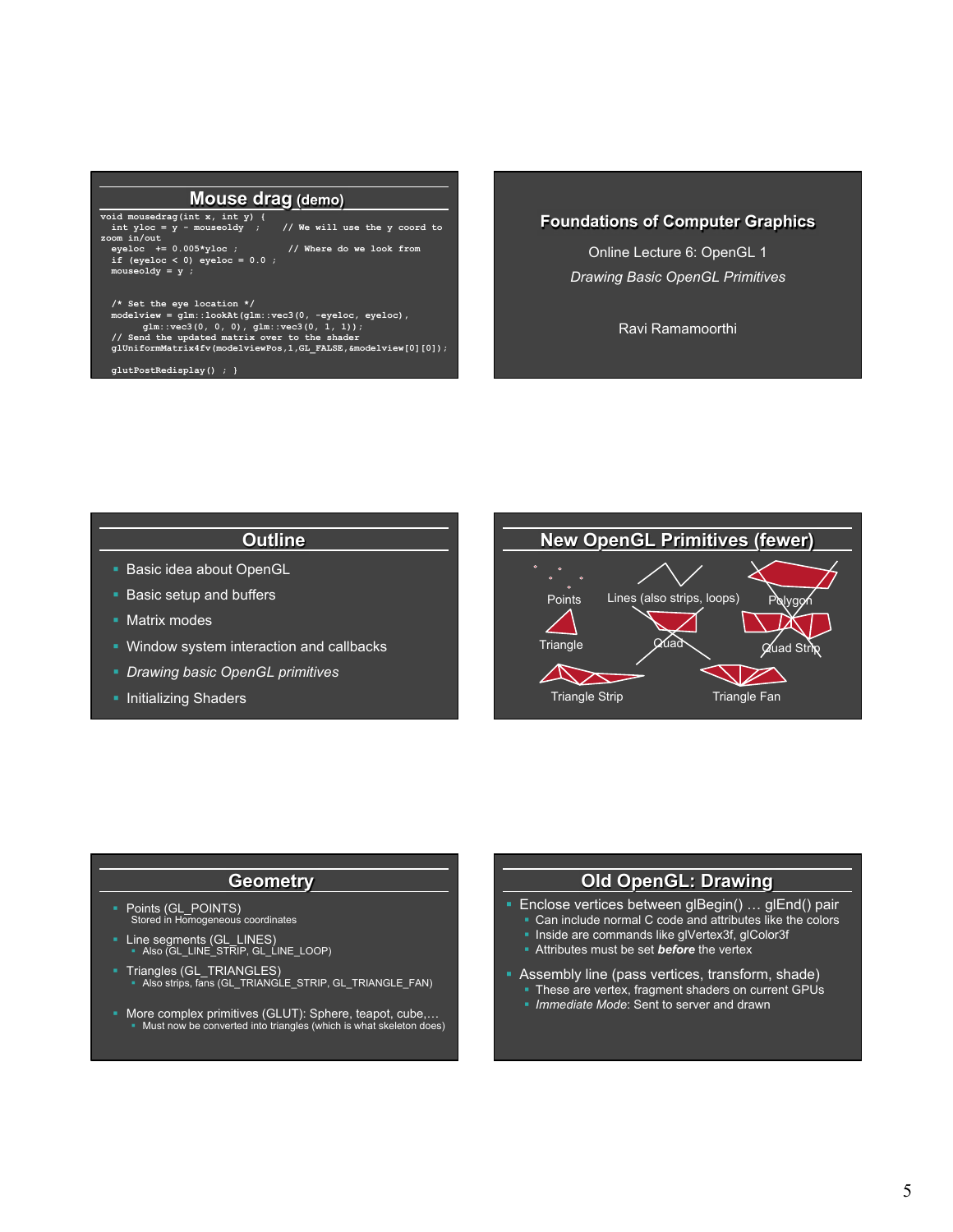| Old OpenGL: Drawing (not used)                                                                                                                                                                                                                     |                             |                       |
|----------------------------------------------------------------------------------------------------------------------------------------------------------------------------------------------------------------------------------------------------|-----------------------------|-----------------------|
| void display (void) {<br>glClear (GL COLOR BUFFER BIT) ;<br>// draw polygon (square) of unit length centered at the origin<br>// This code draws each vertex in a different color.                                                                 |                             |                       |
| glBegin (GL POLYGON) ;<br>q1Color3f (1.0, 0.0, 0.0);<br>qlVertex3f (0.5, 0.5, 0.0);<br>q1Color3f (0.0, 1.0, 0.0);<br>qlVertex3f $(-0.5, 0.5, 0.0);$<br>q1Color3f (0.0, 0.0, 1.0);<br>qlVertex3f $(-0.5, -0.5, 0.0);$<br>glColor3f (1.0, 1.0, 1.0); | $(-.5, .5)$<br><b>GREEN</b> | .5, .5)<br><b>RFD</b> |
| qlVertex3f $(0.5, -0.5, 0.0);$<br>$qlEnd()$ ;<br>$qIFlush$ () ;                                                                                                                                                                                    | $(-.5, -.5)$<br>BI UF       | $(.5, -.5)$<br>WHITF  |

## **Old OpenGL: Drawing**

- **Client-Server model (client generates vertices,** server draws) even if on same machine glFlush() forces client to send network packet
	- § glFinish() waits for ack, sparingly use synchronization
- § New OpenGL: **Vertex Array Objects** (next)

## **Modern OpenGL: Floor Specification**

**const GLfloat floorverts[4][3] = { {0.5, 0.5, 0.0},{-0.5, 0.5, 0.0},{-0.5, -0.5, 0.0}, {0.5, -0.5, 0.0}} ; const GLfloat floorcol[4][3] = {** 

- **{1.0, 0.0, 0.0},{0.0, 1.0, 0.0},{0.0, 0.0, 1.0},{1.0, 1.0, 1.0}} ; const GLubyte floorinds[1][6] = { {0, 1, 2, 0, 2, 3} } ; //triangles**
- **const GLfloat floorverts2[4][3] = {**
- **{0.5, 0.5, 1.0},{-0.5, 0.5, 1.0},{-0.5, -0.5, 1.0},{0.5, -0.5, 1.0}} ; const GLfloat floorcol2[4][3] = {**
- **{1.0, 0.0, 0.0},{1.0, 0.0, 0.0},{1.0, 0.0, 0.0},{1.0, 0.0, 0.0}} ; const GLubyte floorinds2[1][6] = { {0, 1, 2, 0, 2, 3} };**

**//triangles** 

## **Modern OpenGL: Vertex Array Objects**

**const int numobjects = 2 ; // number of objects for buffer const int numperobj = 3 ; // Vertices, colors, indices GLuint VAOs[numobjects]; // A Vertex Array Object per object GLuint buffers[numperobj\*numobjects]; // List of buffers geometric data GLuint objects[numobjects]; // For each object GLenum PrimType[numobjects];// Primitive Type (triangles, strips) GLsizei NumElems[numobjects] ; // Number of geometric elements** 

**// Floor Geometry is specified with a vertex array enum {Vertices, Colors, Elements} ; // For arrays for object enum {FLOOR, FLOOR2} ; // For objects, for the floor** 

**//------In init below (creates buffer objects for later use)------** 

## **Modern OpenGL: Vertex Array Objects**

**const int numobjects = 2 ; // number of objects for buffer const int numperobj = 3 ; // Vertices, colors, indices GLuint VAOs[numobjects]; // A Vertex Array Object per object GLuint buffers[numperobj\*numobjects] ; // List of buffers geometric data** 

**//------In init below (creates buffer objects for later use)----- glGenVertexArrays(numobjects, VAOs); //create unique identifiers glGenBuffers(numperobj\*numobjects, buffers); //and for buffers** 

 **void deleteBuffers() { // Like a destructor glDeleteVertexArrays(numobjects, VAOs); glDeleteBuffers(numperobj\*numobjects, buffers);** 

## **Modern OpenGL: Initialize Buffers**

- **void initobject (GLuint object, GLfloat \* vert, GLint sizevert, GLfloat \* col, GLint sizecol, GLubyte \* inds, GLint sizeind, GLenum type) { int offset = object \* numperobj;**
- **glBindVertexArray(VAOs[object]);**
- **glBindBuffer(GL\_ARRAY\_BUFFER, buffers[Vertices+offset]) ;**
- **glBufferData(GL\_ARRAY\_BUFFER, sizevert, vert,GL\_STATIC\_DRAW);**
- **// Use layout location 0 for the vertices glEnableVertexAttribArray(0);**
- **glVertexAttribPointer(0, 3, GL\_FLOAT, GL\_FALSE, 3 \* sizeof(GLfloat), 0);**
- **glBindBuffer(GL\_ARRAY\_BUFFER, buffers[Colors+offset]) ;**
- 
- **glBufferData(GL\_ARRAY\_BUFFER, sizecol, col,GL\_STATIC\_DRAW); // Use layout location 1 for the colors**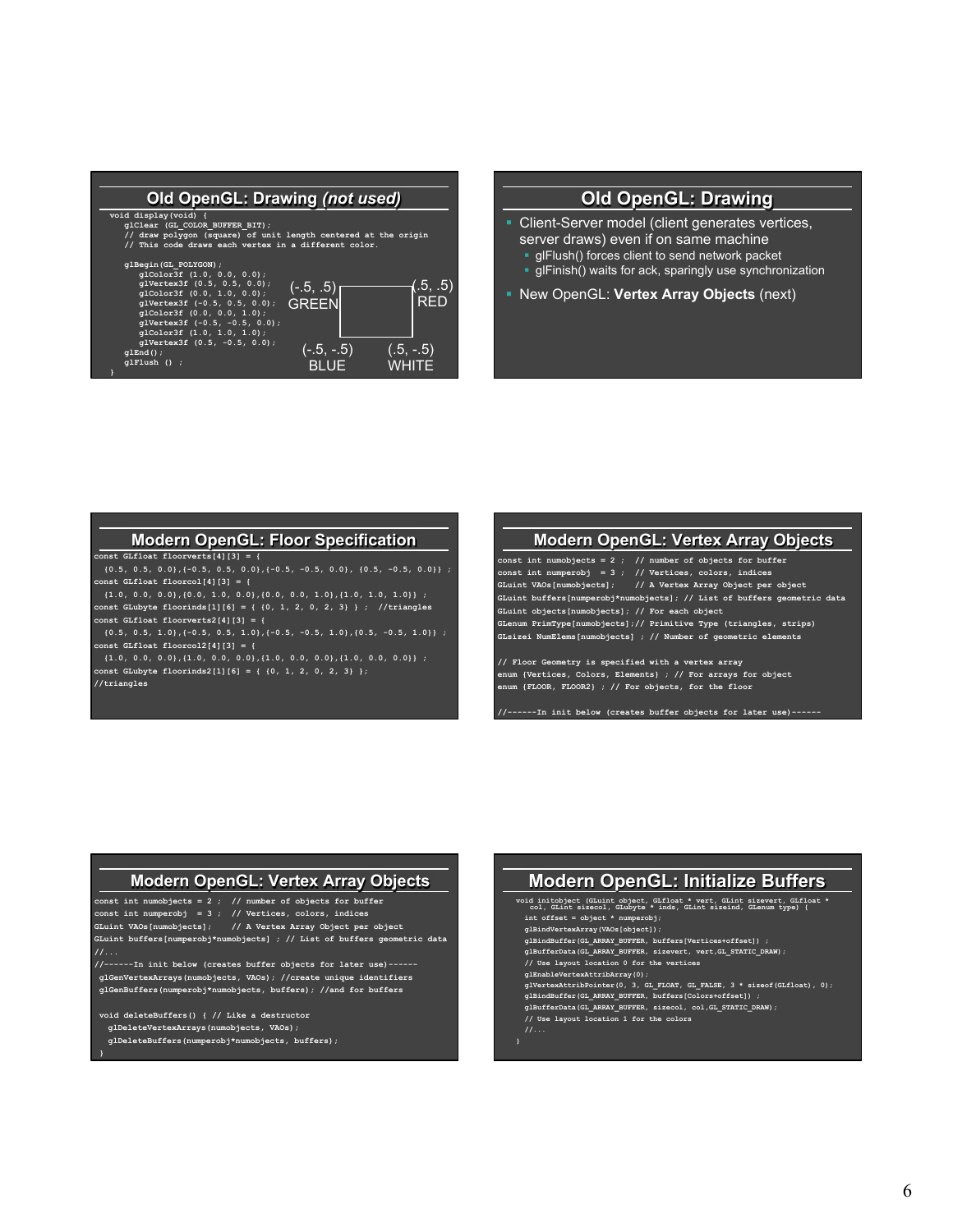## **Modern OpenGL: Initialize Buffers**

- **void initobject (GLuint object, GLfloat \* vert, GLint sizevert, GLfloat \* col, GLint sizecol, GLubyte \* inds, GLint sizeind, GLenum type) {**
- **// ... // Use layout location 1 for the colors**
- **glEnableVertexAttribArray(1);**
- **glVertexAttribPointer(1, 3, GL\_FLOAT, GL\_FALSE, 3 \* sizeof(GLfloat), 0); glBindBuffer(GL\_ELEMENT\_ARRAY\_BUFFER, buffers[Elements+offset]) ; glBufferData(GL\_ELEMENT\_ARRAY\_BUFFER, sizeind, inds,GL\_STATIC\_DRAW);**
- 
- **PrimType[object] = type; NumElems[object] = sizeind;**
- **// Prevent further modification of this VAO by unbinding it glBindVertexArray(0);**
- **}**

#### **Modern OpenGL: Draw Vertex Object**

**void drawobject(GLuint object) { glBindVertexArray(VAOs[object]);**  glDrawElements(PrimType[object], NumElems[object],<br>GL\_UNSIGNED\_BYTE, 0); <u>\_</u>  **glBindVertexArray(0); //unbind } void display(void) { glClear (GL\_COLOR\_BUFFER\_BIT); // clear all pixels drawobject(FLOOR) ; drawobject(FLOOR2) ; glFlush (); // start processing buffered OpenGL commands }** 

### **Initialization for Drawing, Shading #include "shaders.h"**

- **GLuint vertexshader, fragmentshader, shaderprogram ; // shaders**
	- **// Initialization in init() for Drawing**
	- **glGenVertexArrays(numobjects, VAOs) ;**
	- **glGenBuffers(numperobj\*numobjects, buffers) ; initobject(FLOOR, (GLfloat \*) floorverts, sizeof(floorverts), (GLfloat \*) floorcol, sizeof (floorcol), (GLubyte \*) floorinds, sizeof (floorinds), GL\_TRIANGLES) ;**
	- **initobject(FLOOR2, (GLfloat \*) floorverts2, sizeof(floorverts2), (GLfloat \*) floorcol2, sizeof (floorcol2), (GLubyte \*) floorinds2, sizeof (floorinds2), GL\_TRIANGLES) ;**
	- **// In init() for Shaders, discussed next**
	-
	- **vertexshader = initshaders(GL\_VERTEX\_SHADER, "shaders/nop.vert") ; fragmentshader = initshaders(GL\_FRAGMENT\_SHADER, "shaders/nop.frag") ; shaderprogram = initprogram(vertexshader, fragmentshader) ;**

# **Demo (change colors)**

#### **Foundations of Computer Graphics**

Online Lecture 6: OpenGL 1 *Initializing Shaders*

Ravi Ramamoorthi

## **Outline**

- **Basic idea about OpenGL**
- Basic setup and buffers
- Matrix modes
- § Window system interaction and callbacks
- **Drawing basic OpenGL primitives**
- § *Initializing Shaders*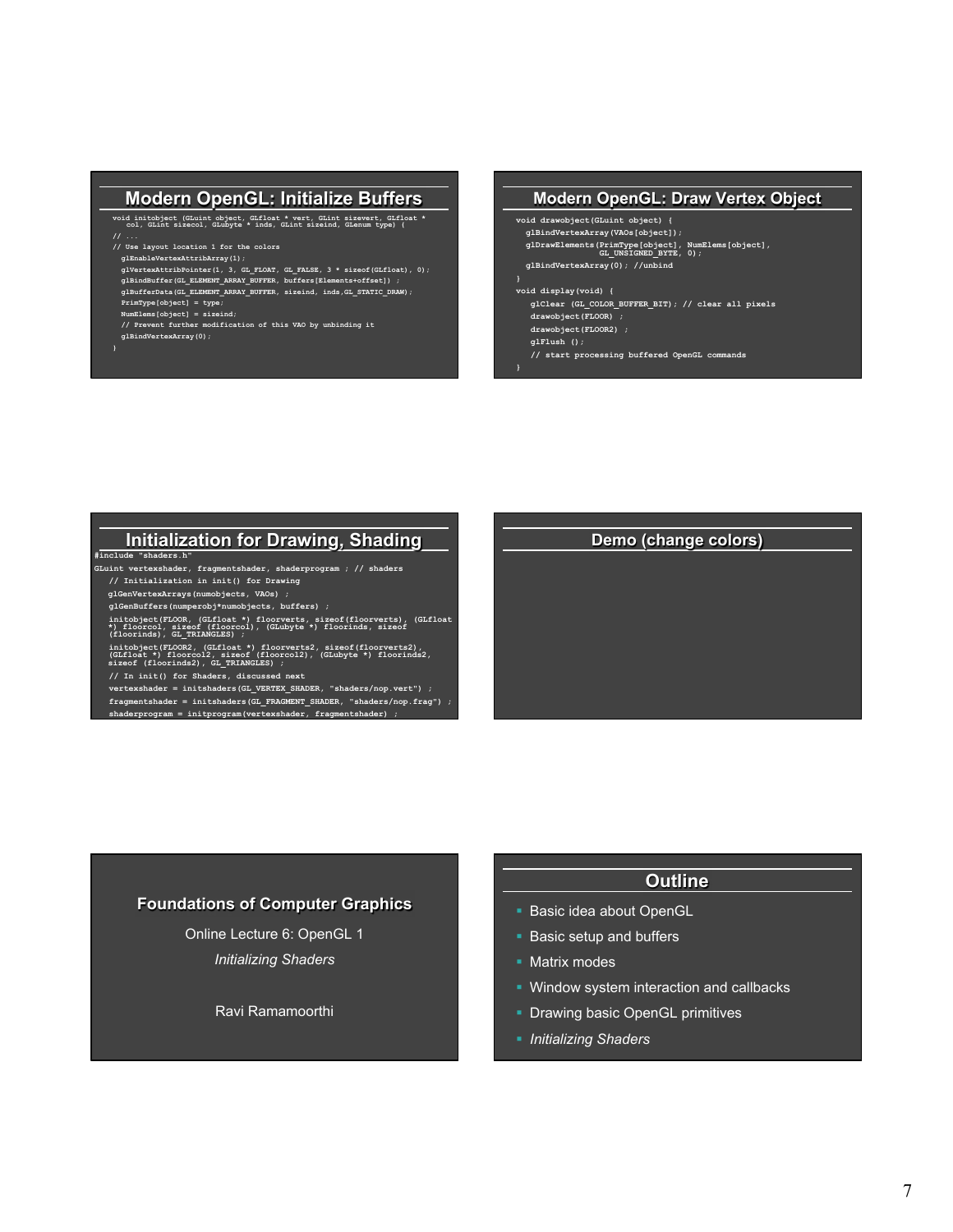



## **Simplified OpenGL Pipeline**

- User specifies vertices (via vertex arrays)
- § For each vertex in parallel
	- **OpenGL calls user-specified vertex shader:** Transform vertex (ModelView, Projection), other ops
- **For each primitive, OpenGL rasterizes** § Generates a *fragment* for each pixel the primitive covers
- For each fragment in parallel
	- § OpenGL calls user-specified fragment shader:
	- Shading and lighting calculations § OpenGL handles z-buffer depth test unless overwritten
	-

## **Shader Setup**

Initializing (shader itself discussed later)

- 1. Create shader (Vertex and Fragment)
- 2. Compile shader
- 3. Attach shader to program
- 4. Link program
- 5. Use program

## **Shader Setup**

- § Shader source is just sequence of strings
- § Similar steps to compile a normal program